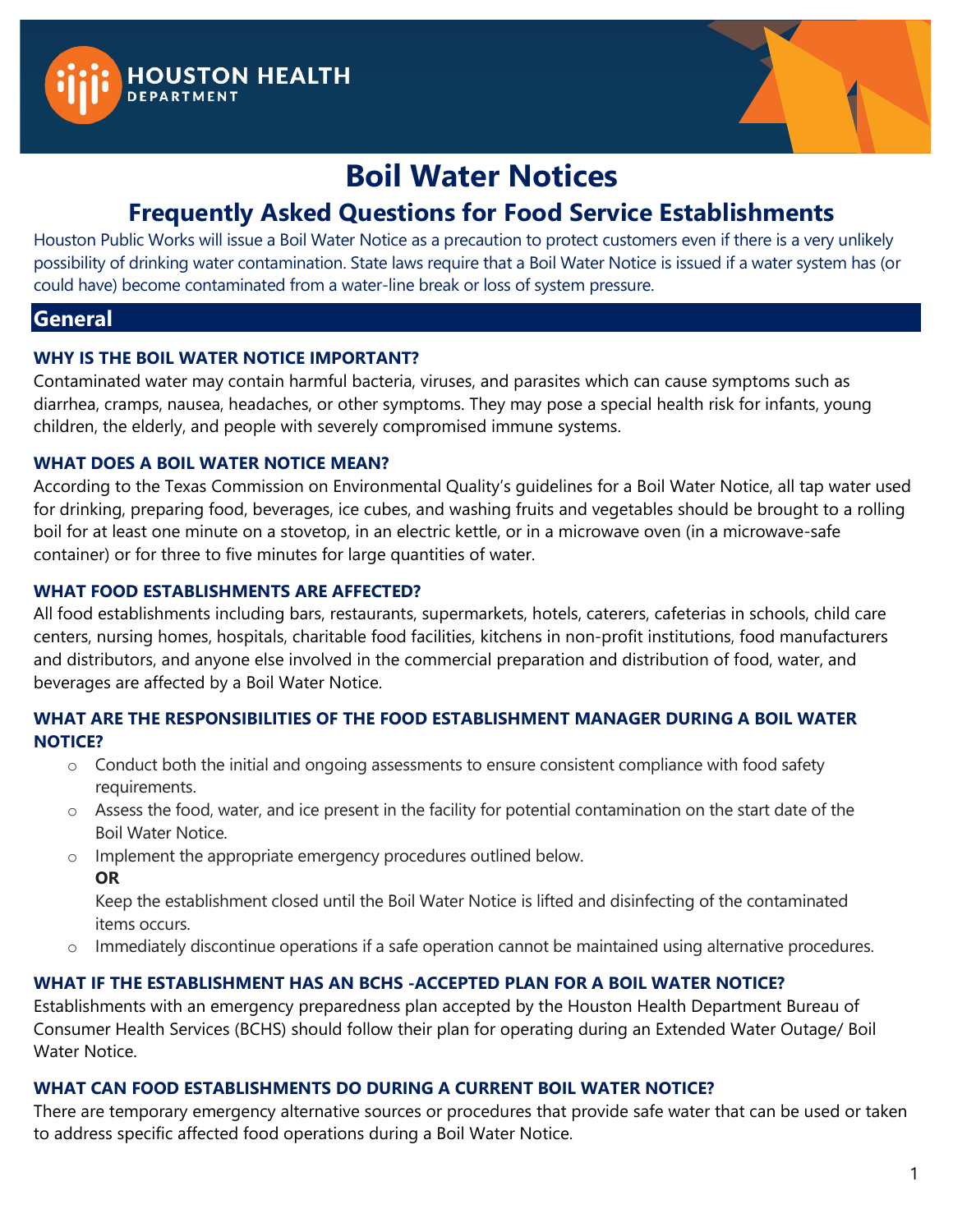

#### **WHAT ARE THE APPROVED ALTERNATIVE SOURCES OF DRINKING WATER?**

- o Commercially bottled drinking water
- o Water hauled from a commercial drinking-water refill station or other approved public water supply (not affected by a Boil Water Notice) using covered, food-grade containers
- $\circ$  Water brought to a rolling boil for at least two minutes and then cooled. Large volumes of water should be brought to a rolling boil for at least three to five minutes.
- o Other arrangement approved by Houston Public Works (832) 394-8810/8820

#### **HOW LONG WILL THE NEED TO BOIL WATER OR USE AN APPROVED ALTERNATIVE SOURCE CONTINUE?**

Food establishments should not stop boiling the water or using an approved alternative source until they receive notice from Houston Public Works. Typically, the Boil Water Notice lasts for 24 to 48 hours but can be longer depending upon the conditions that caused the need to boil, how quickly the conditions are corrected, and how long it takes for laboratory results to confirm it is safe to return to normal water use. Houston Public Works will provide updates on the progress of corrective actions and how long the event is expected to last.

#### **WHAT DO FOOD ESTABLISHMENTS NEED TO DO WHEN THE NOTICE HAS BEEN LIFTED?**

Houston Public Works will make announcements when the public water supply is determined to be safe. Follow all Houston Health Department Bureau of Consumer Health Services (BCHS) requirements for flushing lines (When the Boil Water Notice Is Lifted) and thoroughly cleaning and sanitizing all water-use equipment prior to resuming normal operations.

### **What if the Facility has:**

#### **A REVERSE OSMOSIS TREATMENT UNIT?**

A properly operating reverse osmosis (RO) unit can remove pathogens, including viruses, bacteria, and protozoa. Maintenance records and manufacturer's directions must be provided. A RO unit should not be used if there are any doubts about its ability to remove potentially harmful pathogens. Instead, use boiled (and then cooled) water or water from an approved alternative source.

#### **FILTER SYSTEMS ON FAUCETS OR REFRIGERATORS?**

Most filtration systems are designed to improve the taste and odor of the water but do not remove bacteria, viruses, or protozoa. Use boiled water or water from an approved unaffected water supply.

#### **EQUIPMENT MADE WITH PIPED-IN WATER (CARBONATED BEVERAGE DISPENSERS, AUTO-FILL COFFEE MAKERS, INSTANT HOT WATER DISPENSER, ETC.)?**

Discontinue use of food equipment that automatically fills with water. Remove, clean, or replace any filters that may have been connected to water lines. Do not install clean or new filters until the Boil Water Notice has been lifted and the lines have been flushed.

#### **WATER FOUNTAINS?**

Discontinue use of water fountains during a Boil Water Notice.

#### **ICE MACHINES?**

Discontinue making ice until the Boil Water Notice is lifted. Discard existing ice after the Boil Water Notice has been lifted then clean and sanitize ice bins. Use commercially manufactured ice from an unaffected water supply.

#### **SPRAY MISTING UNITS?**

Spray misting units used to spray produce, seafood, meat cases, etc. cannot be used. Discard any foods exposed to misters after the Boil Water Notice was issued. Discontinue use of misters until the Boil Water Notice is lifted.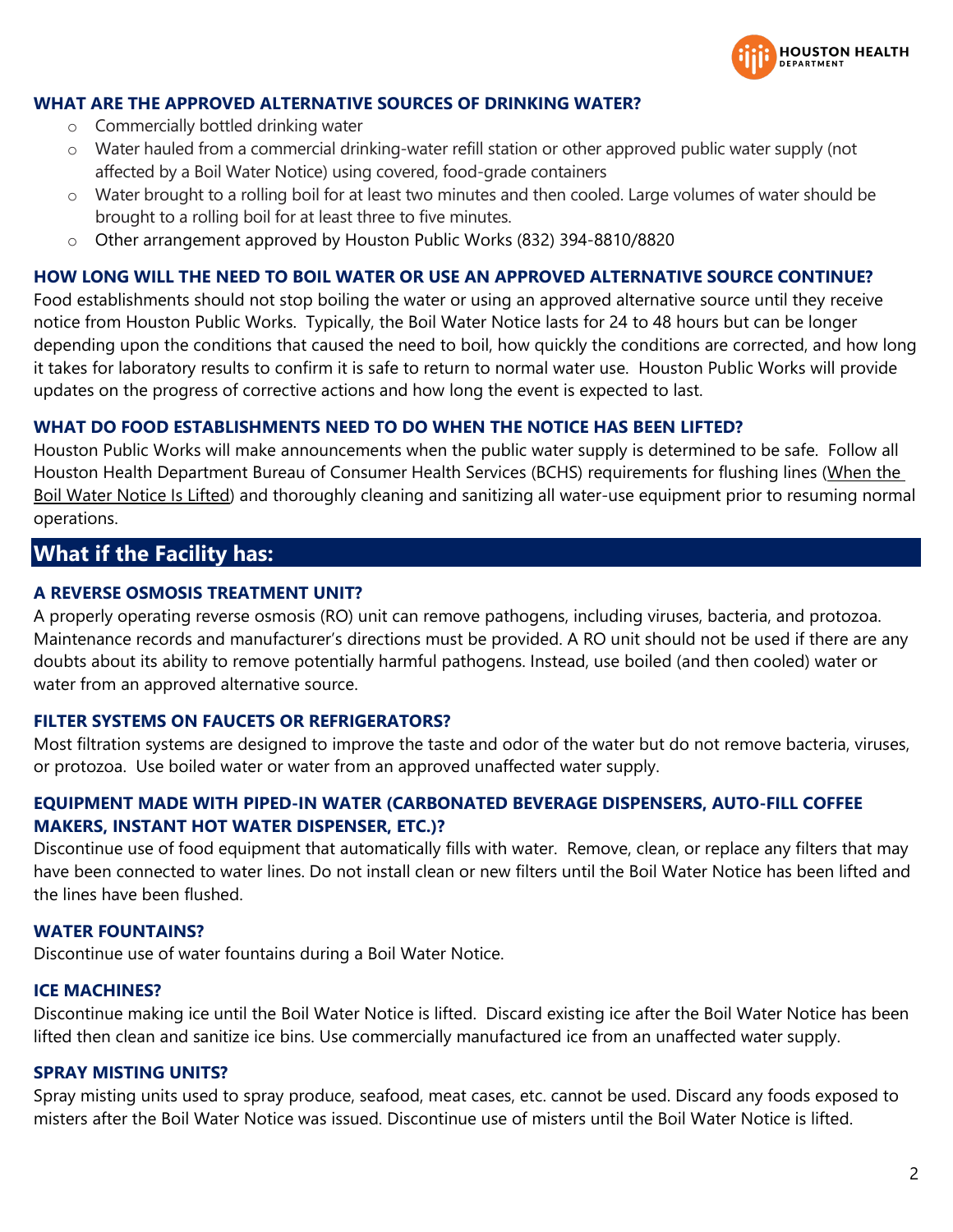

### **How Food Storage and Preparation is Affected**

#### **WHAT ABOUT FOOD THAT IS STORED ON ICE?**

Discard food including produce that was stored on ice made after the Boil Water Notice was issued.

#### **WHAT ABOUT FOOD PRODUCTS MADE WITH TAP WATER?**

Discard any food that may have been prepared with contaminated water after the Boil Water Notice was issued. Prepare ready to eat food using boiled water, commercially bottled water, or safe potable water hauled from an unaffected public water supply system.

#### **WHAT ALTERNATIVES ARE THERE FOR WASHING/SOAKING PRODUCE?**

Do not use tap water for washing/soaking produce. Use pre-washed packaged produce and frozen/canned fruits and vegetables. Wash fresh produce with water that has been boiled, commercially bottled water, or safe potable water hauled from another unaffected public water supply system

#### **CAN TAP WATER BE USED TO THAW FROZEN FOODS?**

No. Do not use tap water to thaw frozen foods. Thaw only in the refrigerator or microwave as part of the cooking process. Discard any food that may have been thawed with contaminated water after the Boil Water Notice was issued.

#### **CAN BOILING WATER BE PART OF THE COOKING PROCESS?**

Boil the water first to prevent the potential for inadequate heating. Bring the water to a full rolling boil for at least one minute before adding the food item (for example, making pasta).

### **Handwashing and Cleaning/Sanitizing**

#### **CAN TAP WATER BE USED BY EMPLOYEES OF A FOOD ESTABLISHMENT FOR HANDWASHING?**

The best practice is to use only boiled or bottled water or water from an approved unaffected water supply for handwashing. If that is not possible and handwashing is done with soap and tap water, employees must thoroughly dry their hands with paper towels and then use a hand sanitizer. As a reminder - food handlers must **NOT** touch any food with bare hands. Instead, they should use disposable tissue papers, gloves, or utensils.

#### **CAN CUSTOMERS USE TAP WATER IN THE RESTROOMS DURING A BOIL WATER NOTICE?**

Customers may use tap water for handwashing provided that hand sanitizer is made available at each hand sink.

#### **WHAT ABOUT CLEANING AND SANITIZING UTENSILS AND TABLEWARE?**

Use disposable, single-service utensils and tableware or use the existing dishwasher or the 3-compartment sink. Ensure that the sanitization step is being properly conducted (sanitizer concentration/temperature). Heat sanitizing dishwashers may be used only if verification can be made with a dishwashing thermometer that the final rinse temperature is reaching 180°F or above (not to exceed 194°F) during the full rinse cycle.

### **Summary – Can Tap Water That Has Not Been Boiled Be Used for the Following?**

| Drinking                 | No                                                      |
|--------------------------|---------------------------------------------------------|
| Ice Cubes                | No                                                      |
| Washing Fruit/Vegetables | No                                                      |
| Preparing Food           | No                                                      |
| Cooking                  | No. Boil water first for one minute before adding food. |
| <b>Making Drinks</b>     | No                                                      |